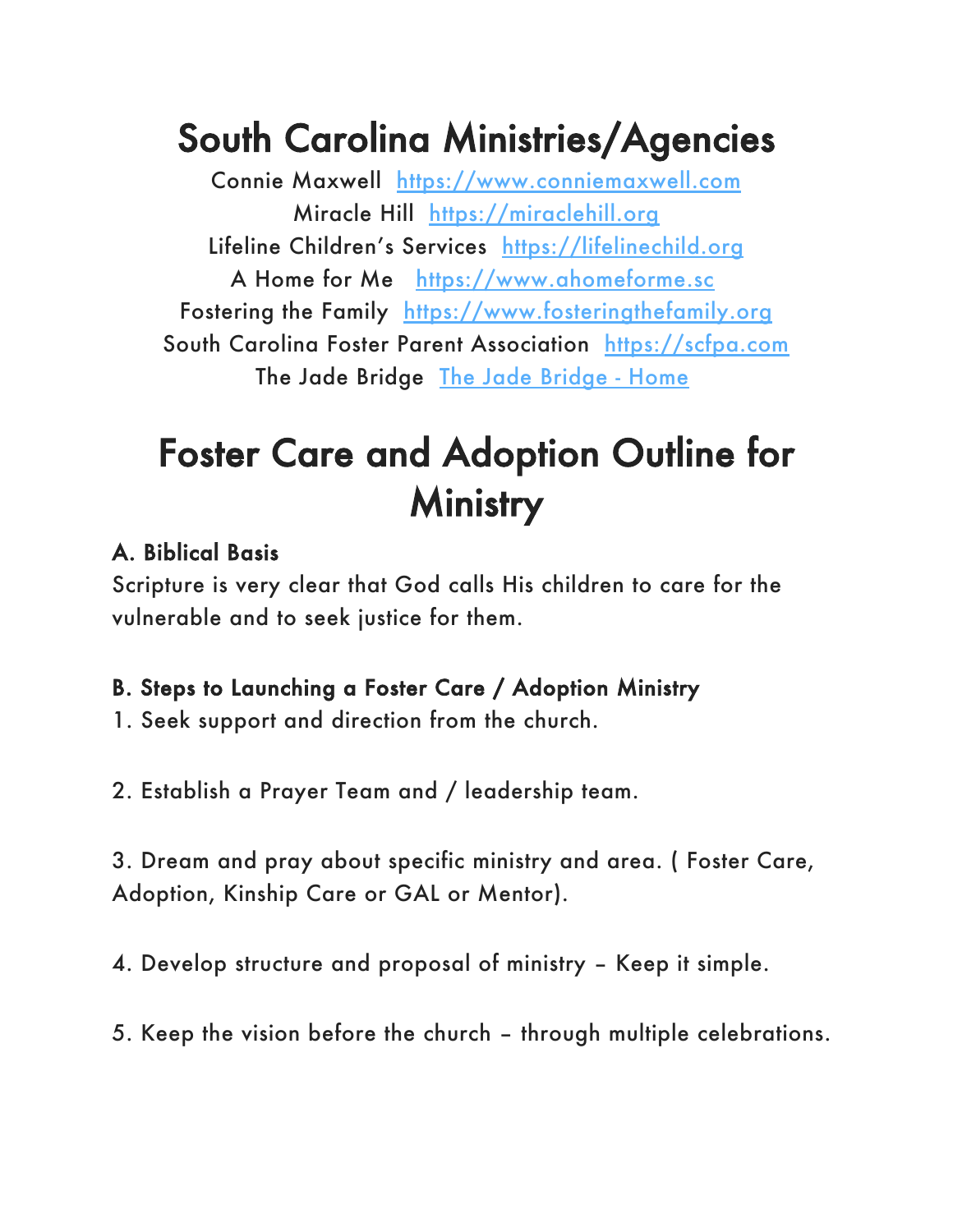#### C. Wraparound Support Structure

1. Establish support structure for families

2. Individuals and small groups – maximize existing family relationships with individuals and/or groups.

3. Prayer partners.

4. Meal plan, errand runners, respite care.

5. Resource closet, gift cards, parents night out.

6. Support group hosted by a church.

7. Provide trauma informed training and other resources for families.

8. Study – books or specific Bible studies as a group.

9. Set up an adoption grant fund or special needs fund for families.

#### D. Child Welfare Encouragement

H – Honor – speak highly of workers in public and private. Build trust relationship to have tough conversations. Recognize the work they do for families and children.

E – Encourage – invite workers to a luncheon at church, cater a lunch to their office, write notes and send updated photos of kids. Take time to appreciate who they are and what they do.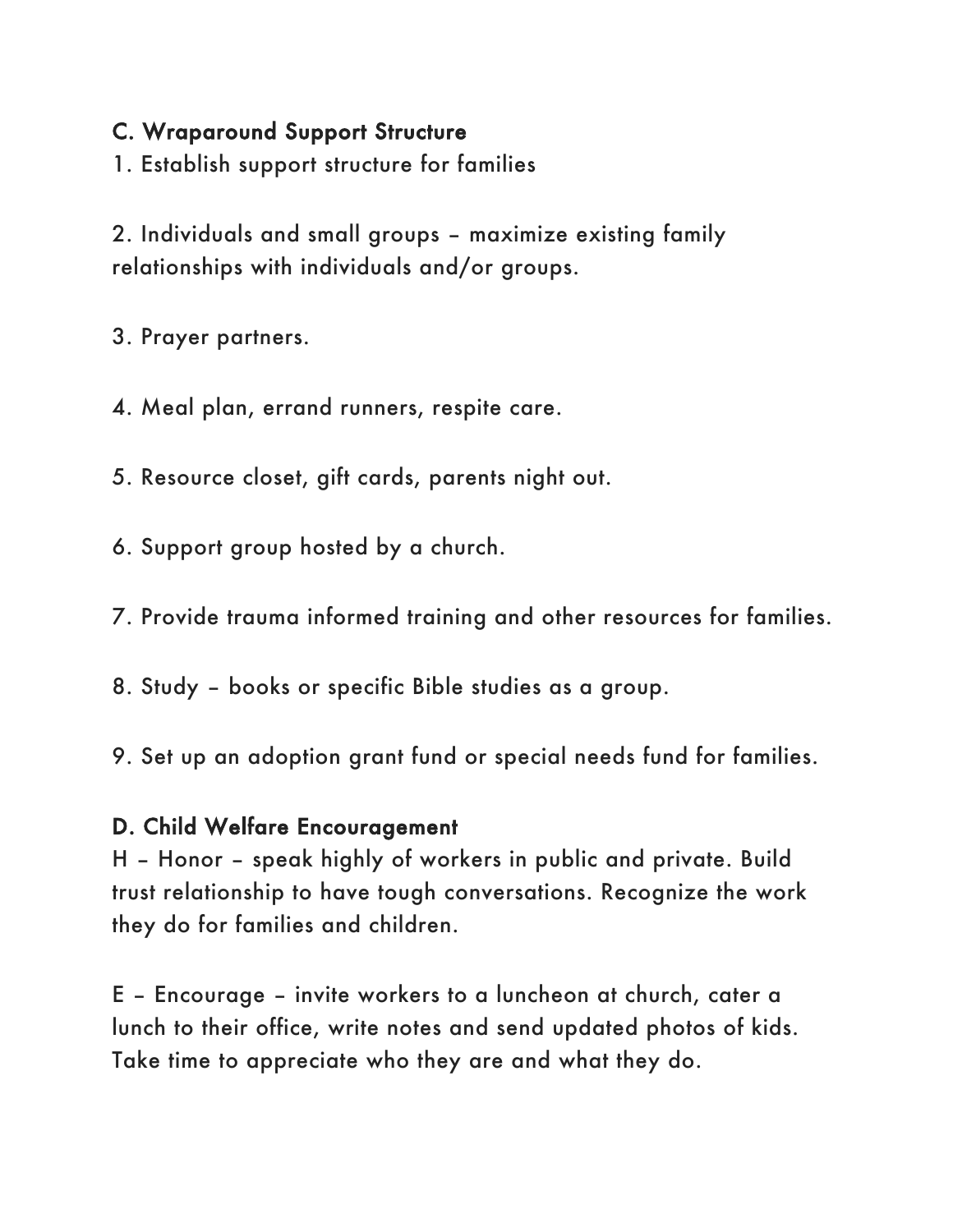L – Love – take a worker to lunch, redo a visitation room, provide care kits, supplies for workers to have in their cars, provide snack cart for child welfare office. Find tangible ways to share love with workers. Bless them unexpectedly.

P – Pray – get a list of workers in your county and assign them a prayer partner in your church. Have a prayer service and invite them to your church. Praying for one another is a tremendous gift.

### Books

Wait No More by Kelly and John Rosati Reclaiming Adoption by Dan Cruver The Body Keeps the Score by Bessel Van der Kolk MD Everyone Can Do Something by Jason Johnson The Connected Child by Karyn Purvis and David Cross The Connected Parent by Lisa Quails and Karyn Purvis Until There's More Than Enough by Jason Weber More Than Enough by Jason Weber. Adopted for Life by Russell Moore.

## Book Group Studies

Reframing Foster Care with group discussion guide by Jason Johnson The Foster Journey with group discussion guide by Jason Weber

## **Websites**

Christian Alliance For Orphans https://cafo.org Karyn Purvis Institute of Child Development at Texas Christian University https://child.tcu.edu/#sthash.PSH9h8qW.dpbs